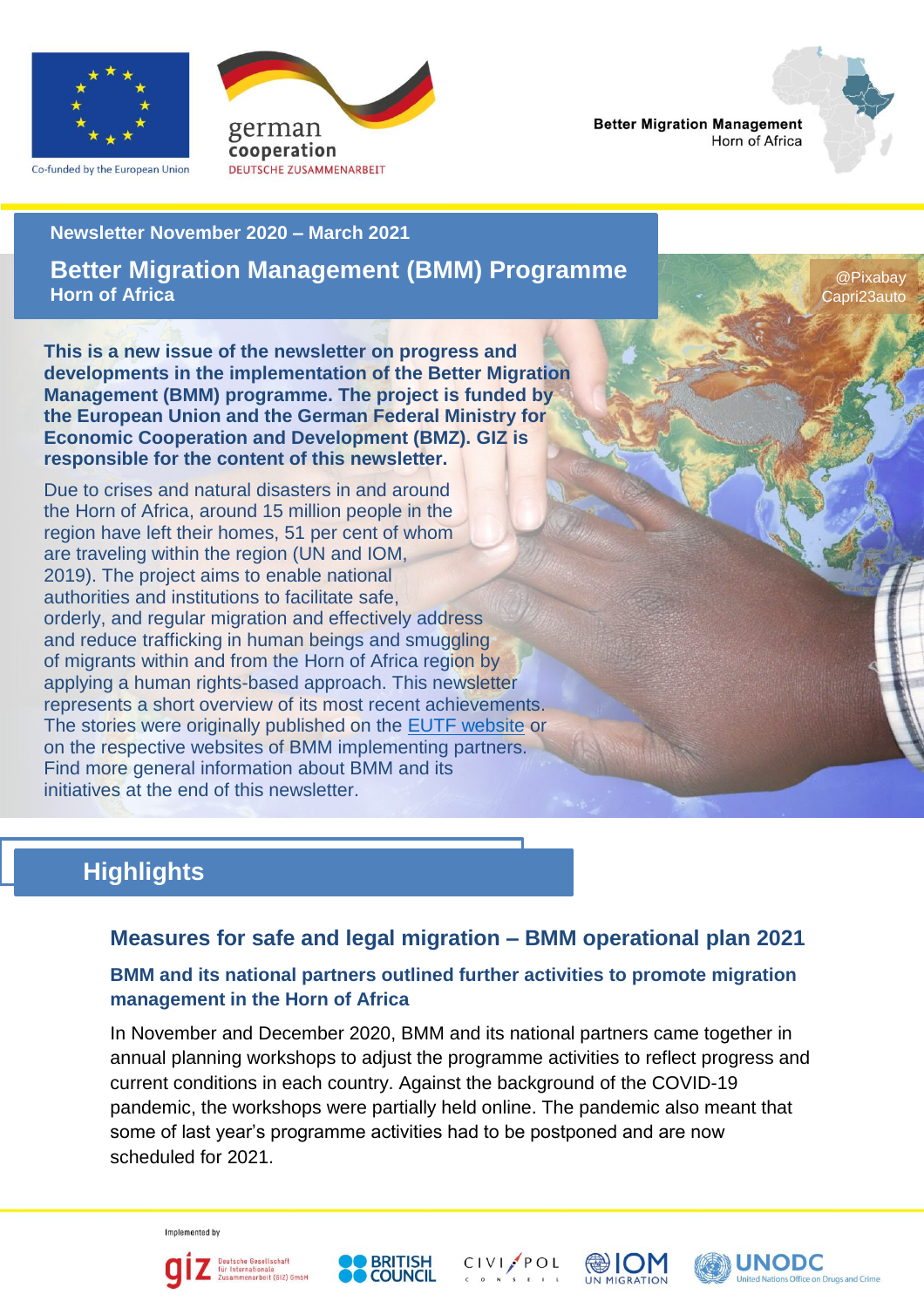![](_page_1_Picture_0.jpeg)

Co-funded by the European Union

![](_page_1_Picture_2.jpeg)

![](_page_1_Picture_3.jpeg)

One of the key aspects of migration governance is the establishment of national legal frameworks for safe and orderly migration. BMM measures targeted in this component for 2021 include supporting the legal adaptation of the National Migration Policy in South Sudan and promoting a bilateral agreement between Sudan and Ethiopia for safe and regular labour migration from Ethiopia.

To improve actions against human trafficking and smuggling of migrants, BMM will continue strengthening relevant institutions addressing these crimes, for instance through specialised trainings on investigation and prosecution. At the workshop in Kenya, plans for joint training courses for investigators, prosecutors and the judiciary were put in place for 2021. In Uganda, BMM's work will include capacity building at the Uganda Human Rights Commission (UHRC) BMM responds to the needs in the partner countries

and civil society organisations (CSOs) on migrants' human rights.

Improving services for migrant assistance and protection is the third pillar of BMM. BMM in Ethiopia focuses particularly on child migrants in this regard as they need special protection. In 2021, BMM will promote training relevant CSOs on referring child migrants to services that meet their needs and protect their interests. BMM in Eritrea will support the production of communication materials for a national awareness campaign on human trafficking and smuggling. In Djibouti, the programme will continue to support the establishment of information centres for migrants where they can obtain information on services and their rights and submit complaints on human rights violations. Find the whole story [here.](https://ec.europa.eu/trustfundforafrica/all-news-and-stories/plans-place-bmm-and-partners-discuss-measures-safe-and-legal-migration-2021_en)

### **Uganda and Kenya enhance bilateral legal cooperation**

![](_page_1_Picture_9.jpeg)

Law enforcement officials from Kenya and Uganda were interconnected online due to COVID-19 regulations. Photo: UNODC

### **An online workshop improved joint actions to curb human trafficking and smuggling of migrants**

BMM brought together representatives from the Kenyan and Ugandan Offices of the Attorney General and of the Director of Public Prosecutions in February 2021 to enhance their legal cross-border cooperation. These joint actions are essential to effectively address human trafficking and smuggling of migrants that likewise transcend borders. 'Our two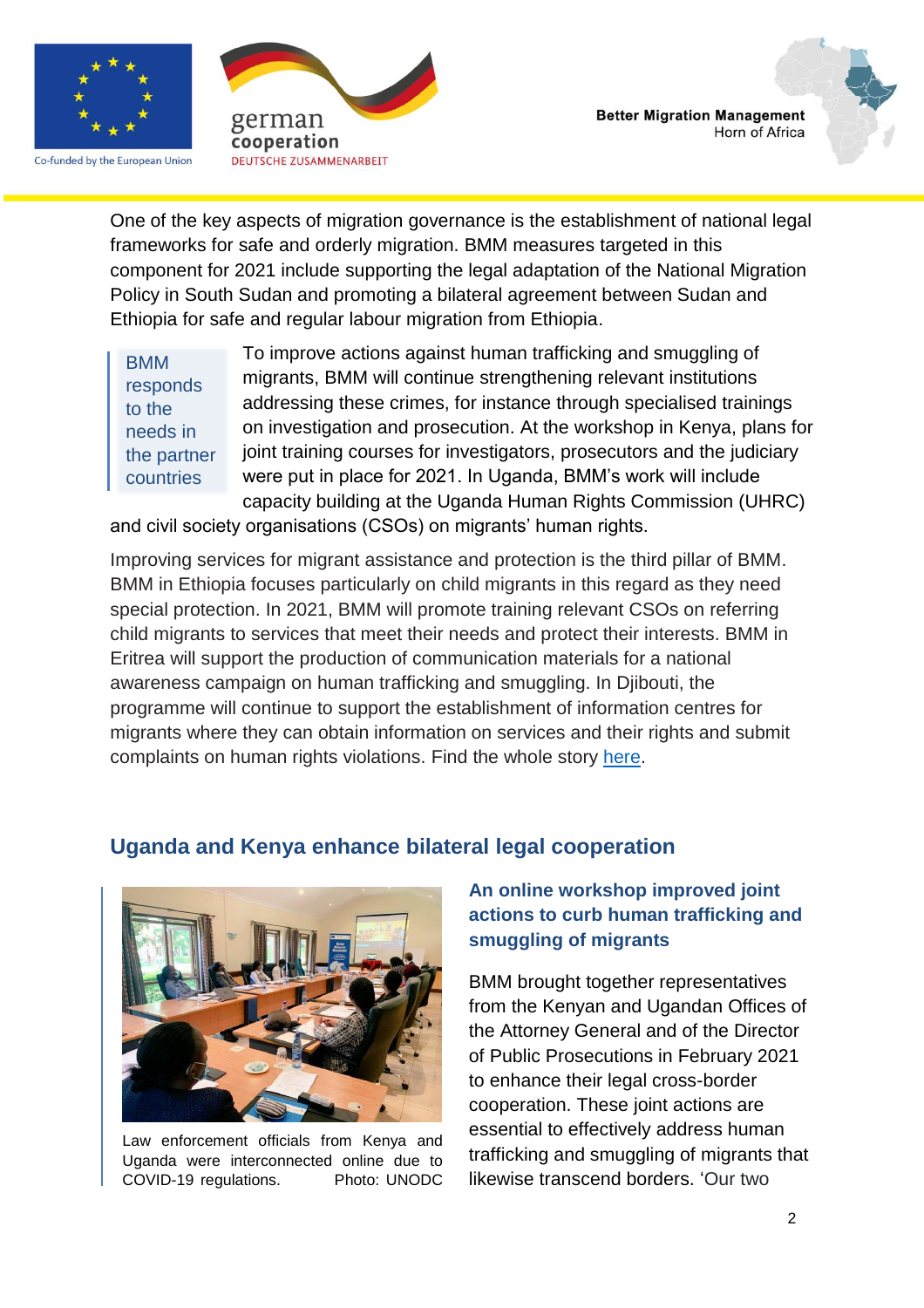![](_page_2_Picture_0.jpeg)

Co-funded by the European Union

![](_page_2_Picture_2.jpeg)

countries share borders and more often than not there is frequent movement of persons between the two countries, some in violation of the two countries' laws,' said

BMM improves investigation and prosecution of human trafficking

Catherine Mwaniki, Senior Assistant Director of Public Prosecutions and Head of International Cooperation, Mutual Legal Assistance and Extradition Division at the Office of the Director of Public Prosecution, Kenya, who participated in the event.

The training addressed mutual legal assistance and extradition in trafficking and smuggling cases. The participants gained background knowledge on laws and procedures for their

cooperation. But the focus lay on the improvement of practical skills in both drafting outgoing and handling incoming requests. Find the whole story [here.](https://www.unodc.org/unodc/en/human-trafficking/Webstories2021/kenya-and-uganda-work-webstory.html)

# **Somalia, Kenya & Ethiopia: Equipment for anti-trafficking units**

#### **Specialised anti-trafficking units in the countries were supported with needed equipment for actions against human trafficking and smuggling of migrants**

BMM handed over vehicles and other equipment to the Anti-Trafficking in Persons Unit of the Somali Police Force (SPF) Criminal Investigation Department (CID) in Somalia in November, and to the Anti-Human Trafficking & Child Protection unit (AHTCPU) of the Kenya Directorate of Criminal Investigations (DCI) in Kenya in December 2020. Additionally, the specialised Anti-Human Trafficking Unit of the Ethiopia Federal Police Commission received office equipment and forensics items in March 2021.

Tens of thousands of migrants and refugees cross Somalia every year on their journey to the Gulf States. Ethiopia is likewise a major transit hub for migrants on their way to the Gulf region and Kenya is a main hub for all types of migration in the Horn of Africa region. Many migrants travel irregularly,

![](_page_2_Picture_13.jpeg)

George Kinoti, Director of DCI in Kenya (left) receives the symbolic key for the vehicles and other equipment from Thomas Wimmer, Deputy Head of Mission and Head of Economic Affairs, at the German Embassy in Nairobi. Photo: UNODC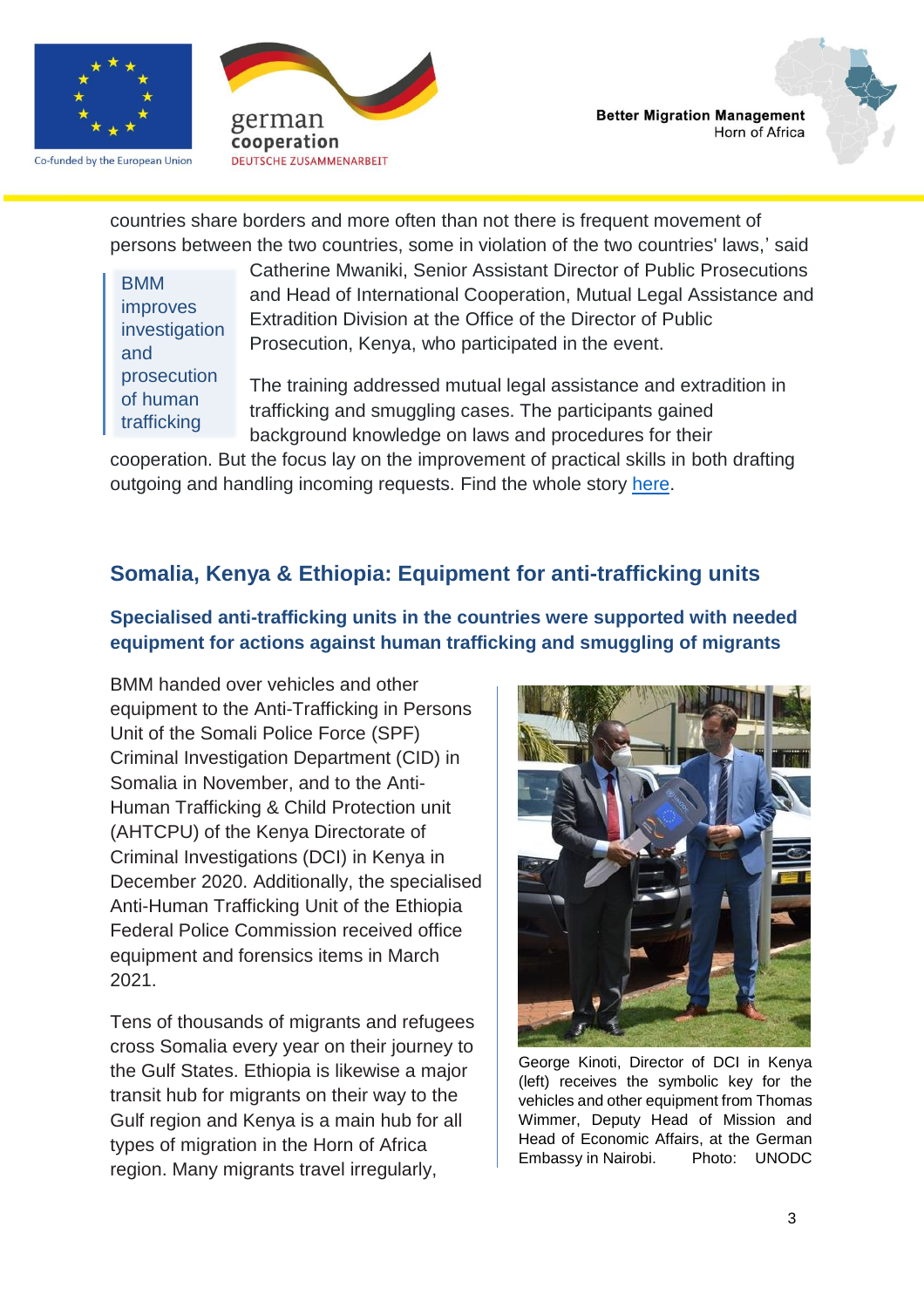![](_page_3_Picture_0.jpeg)

Co-funded by the European Union

![](_page_3_Picture_2.jpeg)

![](_page_3_Picture_3.jpeg)

often out of necessity, and are thus vulnerable to fall victim to traffickers and smugglers. These transnational criminal activities therefore pose a serious challenge to the governments in all three countries. The provision of equipment is part of the BMM efforts to strengthen institutions that address human trafficking and smuggling of migrants in the region. BMM also provides technical expertise and support to promote them. The goal is to ensure that the institutions – and their specialised antitrafficking units – possess the necessary capacities to meet the complex challenges of human trafficking and smuggling of migrants. Find the whole articles about the handovers in [Somalia](https://www.unodc.org/easternafrica/en/Stories/bmm-hand-over-ceremony-som.html) and [Kenya](https://www.unodc.org/easternafrica/en/Stories/kenya-directorate-of-criminal-investigations-receives-equipment-to-counter-trafficking-in-persons-and-smuggling-of-migrants.html) here.

### **Kenya: Report on migrant detention reveals human rights violations**

**The Kenya National Commission on Human Rights (KNCHR) uncovered several ways in which human rights of migrants in detention are threatened**

![](_page_3_Picture_7.jpeg)

More than one third of the interviewed migrants in detention found it hard to make official complaints about human rights violations. The contraction of the contraction of the contraction of the contraction of the contraction of the contraction of the contraction of the contraction of the contraction of the contraction of t

Detention is currently used at various stages of processing irregular migrants in Kenya, for instance on arrival and during preparation for repatriation. BMM supports the Kenyan Government in implementing the Global Compact for Migration (GCM) that defines migrant detention as a last resort. With BMM assistance, KNCHR now conducted a survey report on migrant detention to fill statistical gaps and develop appropriate solutions. 'We found rampant use of migrant detention as a main strategy to address irregular migration and hence systemic migrant rights violations,' said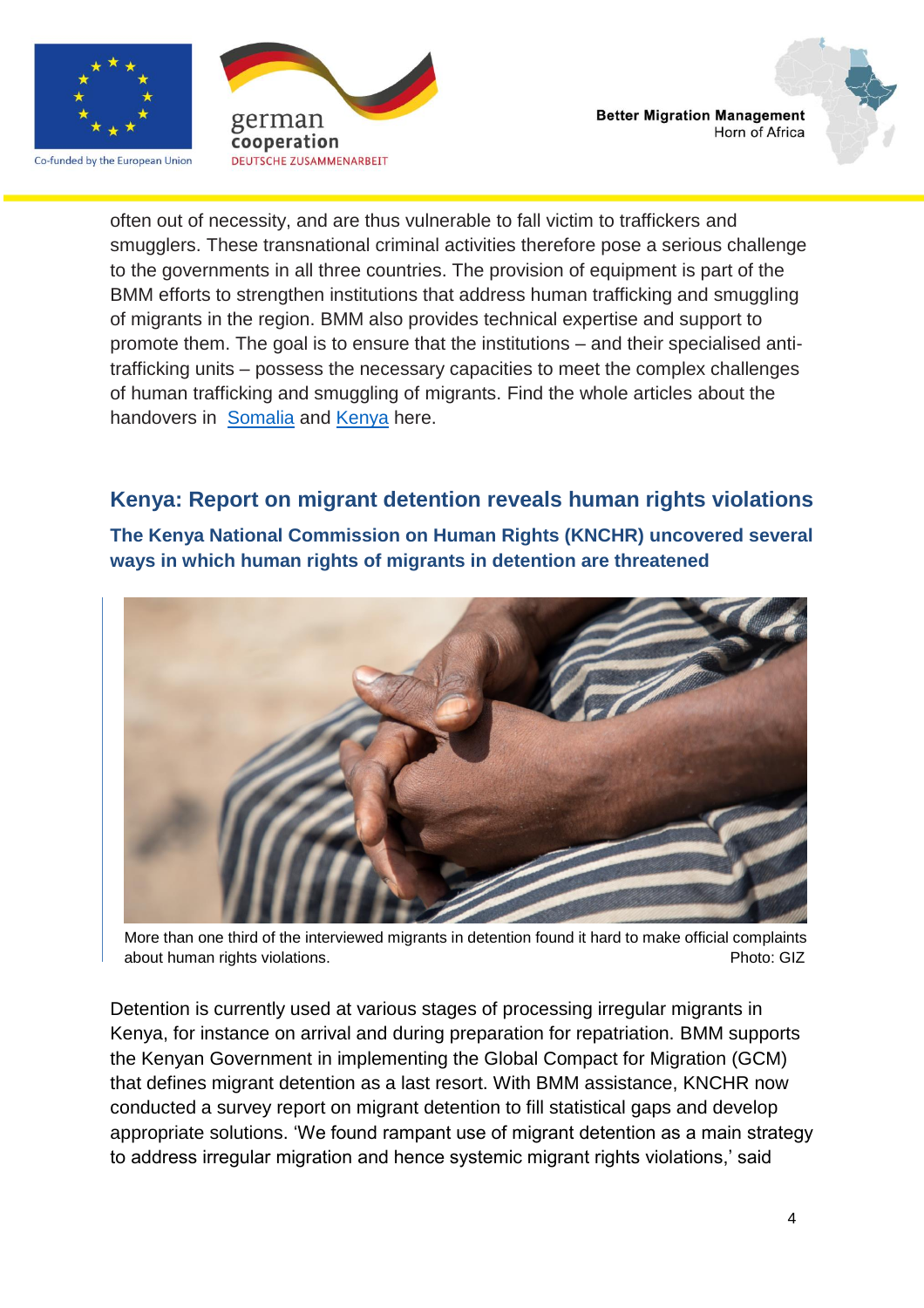![](_page_4_Picture_0.jpeg)

Co-funded by the European Union

![](_page_4_Picture_2.jpeg)

![](_page_4_Picture_3.jpeg)

KNCHR Deputy Director Veronica Mwangi during the launch of the report in November 2020.

KNCHR reported that migrant rights are threatened in detention where irregular migrants are mixed with convicted criminals. Disclosed violations against the migrants include cruel treatment during the arrest, discrimination in prison and a lack of adequate legal, medical, social or psychological assistance and protection for victims of trafficking. As a response, the report recommends an individualised case management that considers factors such as gender, age and the circumstances of the case to decide how to deal with the individual migrant. 'We will use these findings to engage the government and relevant stakeholders to advocate for necessary reforms to safeguard migrant rights,' said Mwangi. Find the whole story [here](https://ec.europa.eu/trustfundforafrica/all-news-and-stories/kenya-faces-lack-human-rights-protection-report-migrants-detention-launched_en) and the report [here.](https://www.knchr.org/Publications/Thematic-Reports/Group-Rights/Rights-of-Migrants)

# **In Short**

#### **Regional: Further support for the Kenya Institute of Migration Studies (KIMS)**

![](_page_4_Picture_8.jpeg)

KIMS Coordinator Dr Gabriel Lubale receives sanitizer products, masks and thermometers. Photo: GIZ

The first cohort of the post graduate course on migration studies from KIMS in Nairobi received their diploma in December 2020 –in a virtual ceremony due to COVID-19. In February 2021, BMM provided KIMS with hygiene and protection equipment to enable students of the current class to move back from online to face-to-face learning for their second semester.

#### **Strengthened joint actions against human trafficking**

BMM supports national authorities in creating clear structures to enhance cooperation in investigation and prosecution of human trafficking and smuggling of migrants. In December 2020, the programme facilitated a consultation workshop with the Criminal Investigations Directorate and the Office of the Director of Public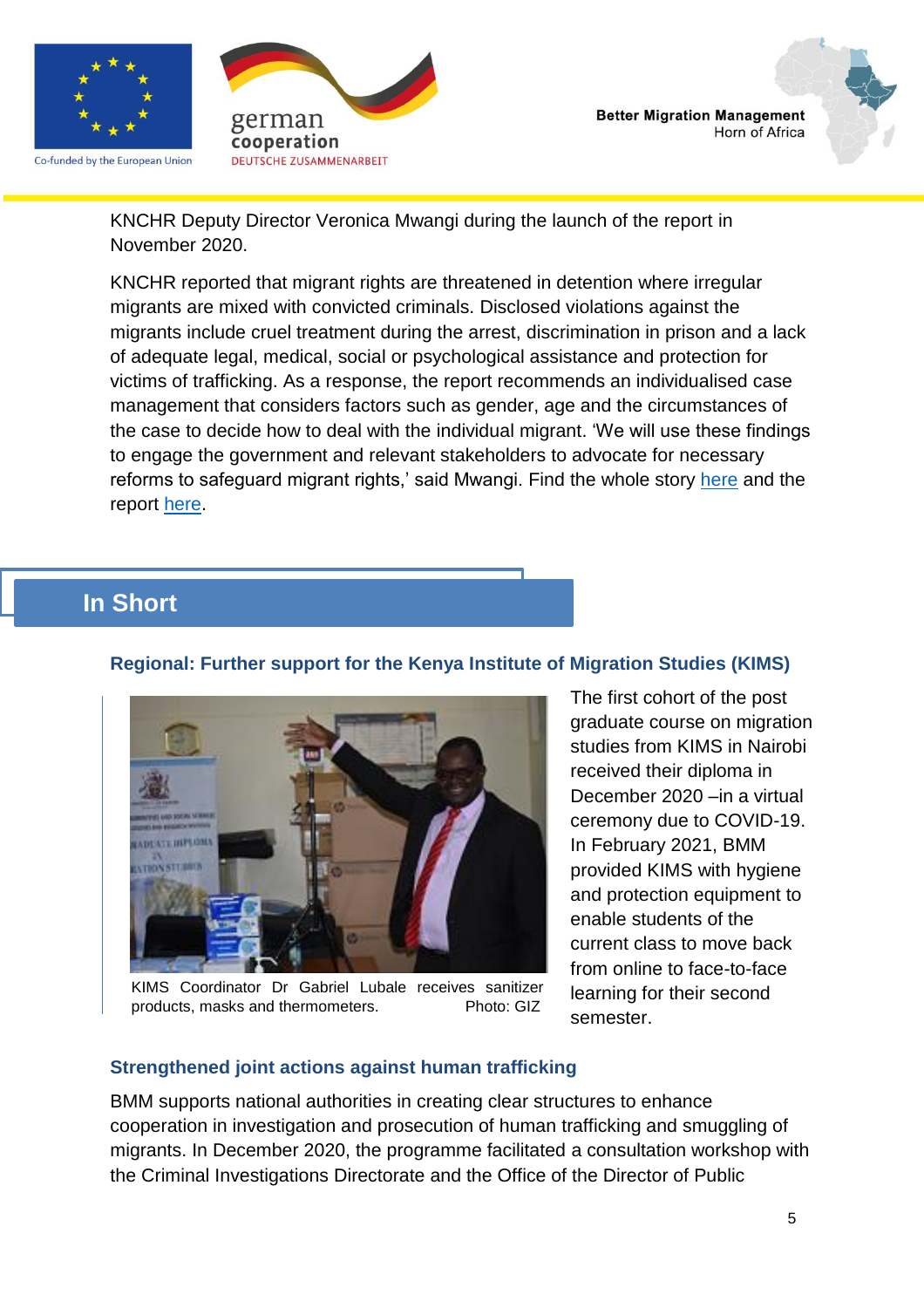![](_page_5_Picture_0.jpeg)

Co-funded by the European Union

![](_page_5_Picture_2.jpeg)

Prosecutions in Uganda. The participants assessed the existing cooperation and initiated the development of standard operating procedures.

#### **Sudan: Overcoming language barriers to protect and assist migrants**

Members of the specialised Family and Child Protection Unit and the Counter Trafficking Unit in Sudan received training on the basics of communication in Amharic in February 2021. Many Ethiopians migrate to Sudan in search of work. As many of them speak Amharic, first responders in the special units in Sudan can assist vulnerable migrants and victims of trafficking better if they can speak this language as well.

### **Djibouti: Another step towards managing safe migration**

In February 2021, BMM organised a consultation workshop in Djibouti to promote the implementation of the Global Compact for Migration. Government actors discussed the national strategy to facilitate safe, regular and orderly migration in the country. Find an article about the workshop from *La Nation* [here.](https://www.lanation.dj/pour-la-mise-en-oeuvre-du-pacte-mondial-sur-les-migrations/)

# **Background and Conceptual Framework**

The Better Migration Management (BMM) programme is a regional development cooperation project established under the EU Emergency Trust Fund for Africa (EUTF) with the aim to counter the trafficking and smuggling of migrants within and from the region and strengthen the protection of migrant rights. BMM supports the countries of the Horn of Africa region in enhancing their cooperation and fostering common approaches to improve migration management. The project is designed to respond to the needs identified by the partner countries, taking their priorities as a basis for the activities that follow a human rights-based approach. Key to the project is the alignment with existing mechanisms and initiatives of the African Union Commission (AUC) and the Intergovernmental Authority on Development (IGAD).

Based on the results of the programme's phase I, the second phase focuses on consolidating a regional, holistic approach to migration management and on ensuring its sustainability beyond the duration of the programme. Phase II is funded by the EUTF with 30 million Euro and the German Federal Ministry for Economic Cooperation and Development (BMZ) with 5 million Euro for a duration of 3 years (October 2019 to September 2022). Implementation is currently taking place in eight partner countries (Djibouti, Ethiopia, Eritrea, Kenya, Somalia, South Sudan, Sudan, and Uganda). A more comprehensive overview can be found on the [GIZ website](https://www.giz.de/en/worldwide/40602.html) and [EUTF website.](https://ec.europa.eu/trustfundforafrica/region/horn-africa/regional/better-migration-management-programme-phase-ii_en#:~:text=%20Main%20objectives%20%201%20Strengthening%20of%20national,victims%20of%20trafficking%20and%20vulnerable%20migrants...%20More%20)